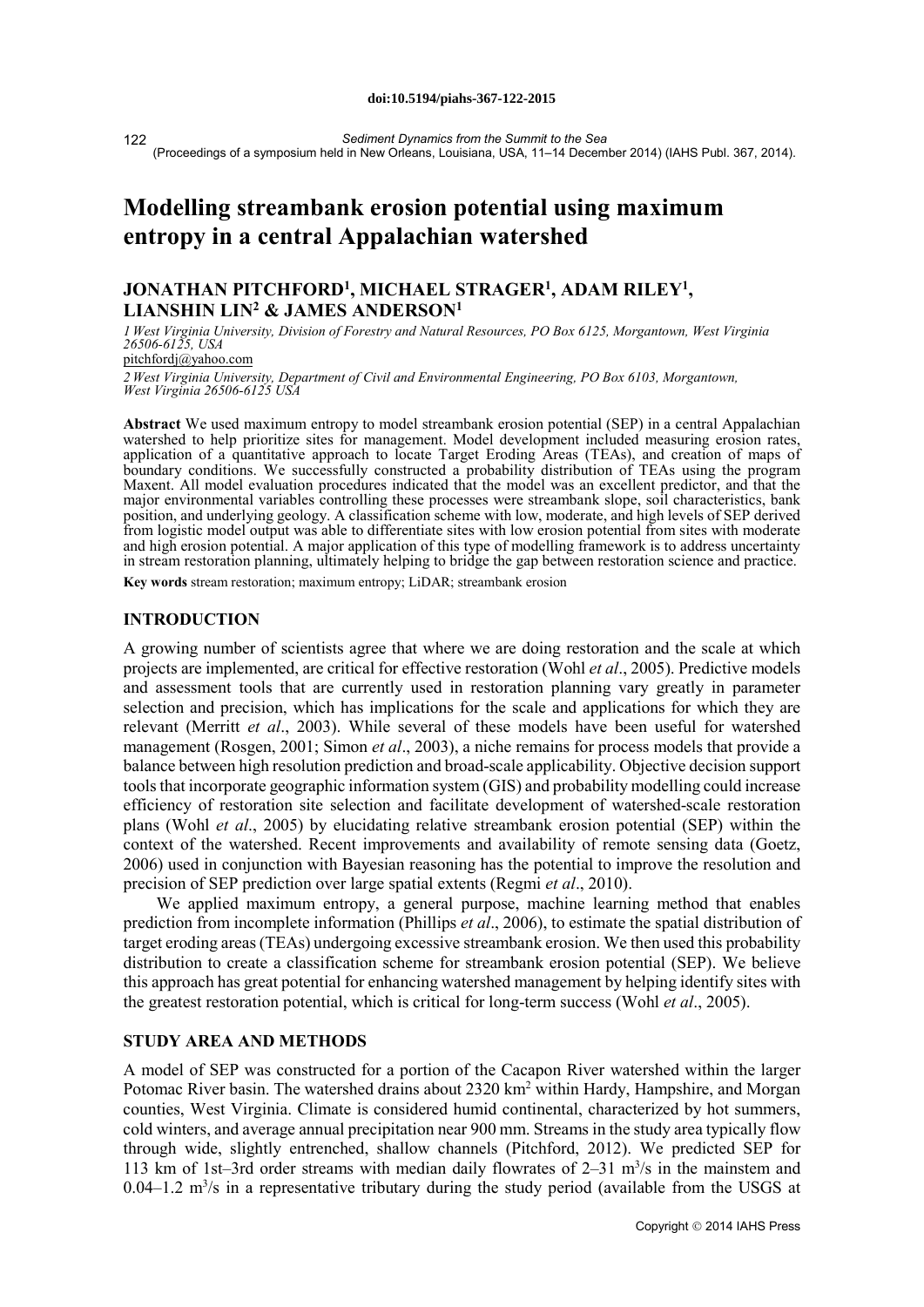www.waterdata.usgs.gov). Elevation within the study area ranged within 210–423 m and the underlying geology consisted of alluvium (47%), shale (29%), sandstone (17%), and limestone (6%) (West Virginia Geological and Economic Survey, 2011).

Erosion rates were monitored at a total of 151 sites distributed among 30 stream reaches using erosion pin and streambank profile surveys (Hupp *et al*., 2009) during 2010–2011. Streambank migration rates were quantified using repeated measurements of 122 cm long, 0.95 cm diameter reinforcing rods to calculate an average migration rate for each site in m/year (Hupp *et al*., 2009). Also, repeated streambank profile surveys were conducted by measuring the horizontal distance from a level survey rod to the face of the streambank at 15 cm vertical increments to calculate a rate of change in sediment storage for each site. To determine which survey locations represent TEAs, we used cluster and outlier analysis (Anselin Local Moran's I) within the program ESRI® ArcMap<sup>TM</sup> 10.0 to determine locations of significant clustering of high erosion rates. Sites that had statistically significant clustering of high erosion rates  $(Z > 1.65; \alpha < 0.1)$  using either survey method were considered to be TEAs.

Airborne Light Detection and Ranging (LiDAR) was flown over the study area in April 2010 by the West Virginia University Natural Resource Analysis Center (WVUNRAC). Data were captured at an altitude of 1676 m and a speed of 135 knots using an Optech Inc. (Ontario, Canada) ALTM3100 with a vertical accuracy of 15 cm. These data were post-processed to create models for bare ground and vegetation within the study area. LiDAR and other available data were used to create environmental layers to represent features associated with streambank erosion (Table 1).

| Variable          | Source                | Significance                                   | Min      | Max        | Mean $(SE)$     |
|-------------------|-----------------------|------------------------------------------------|----------|------------|-----------------|
| Geology           | WVGES                 | Geological characteristics                     | N/A      | N/A        | N/A             |
| Elevation         | Bare earth DEM        | Position in the watershed                      | 209      | 423        | 292(0.06)       |
| Slope             | Calculated            | $\Omega$<br><b>Steepness</b>                   |          | 81         | 9.6(0.01)       |
| Aspect            | Calculated            | Orientation, exposure<br>$\mathbf{0}$          |          | 360        | 181(0.11)       |
| Curvature         | Calculated            | Steepness, concavity, convexity<br>$-910$      |          | 669        | $-0.2(0.02)$    |
| Profile curvature | Calculated            | Steepness, concavity, convexity                | $-395$   | 481        | 0.2(0.01)       |
| Plan curvature    | Calculated            | Steepness, concavity, convexity                | $-514$   | 378        | 0.0(0.01)       |
| Solar radiation   | Calculated            | Sub-aerial processes                           | 93 189   | 1 423 170  | 1 229 151 (117) |
| Flow accumulation | Calculated            | Run-off velocity, potential energy<br>$\theta$ |          | 24 641 804 | 119 192 (1 354) |
| Moisture index    | Calculated            | Soil water content                             | $-4$     | 17         | 0.0(0.00)       |
| Bank stress index | Calculated            | Shear stress                                   | N/A      | N/A        | N/A             |
| Vegetation height | <b>Vegetation DEM</b> | Surcharge, buffer characteristics              | $-11$    | 77         | 7.8(0.01)       |
| Soil type         | <b>SSURGO</b>         | Soil characteristics                           | N/A      | N/A        | N/A             |
| Soil erodibility  | <b>SSURGO</b>         | Soil shear strength                            | $\Omega$ | 0.4        | 0.2(0.00)       |

**Table 1** Environmental variables used to model streambank erosion potential (SEP) in the Cacapon River Watershed, West Virginia.

The computer program, Maxent, version 3.3.2, was used to model SEP by estimating the unknown distribution  $(\pi)$  over the set of pixels in the study area. Maxent assigned a probability of occurrence to each point  $(x)$ , that is approximated by solving for the entropy of  $\hat{\pi}$  using the equation:

$$
H(\hat{\pi}) = -\sum_{x \in X} \hat{\pi}(x) \ln \hat{\pi}(x) \tag{1}
$$

where ln is the natural logarithm, and  $\hat{\pi}$  is a positive value representing the probability of occurrence for the target phenomena that sums to one over the pixels in the study extent.

Thirty replicate bootstrap runs were conducted using 25% of the training sites that represent TEAs. Evaluation of model performance included a threshold-dependent, one-tailed binomial test on model omission and predicted area to determine if the maximum entropy distribution was predicting better than random. A threshold independent, area under curve (AUC) analysis was also used, where a value of <0.5 indicates the model predicts no better than random, 0.5–0.7 indicates fair predictive capacity, 0.7–0.9 indicates a good predictive capacity, and values >0.9 are indicative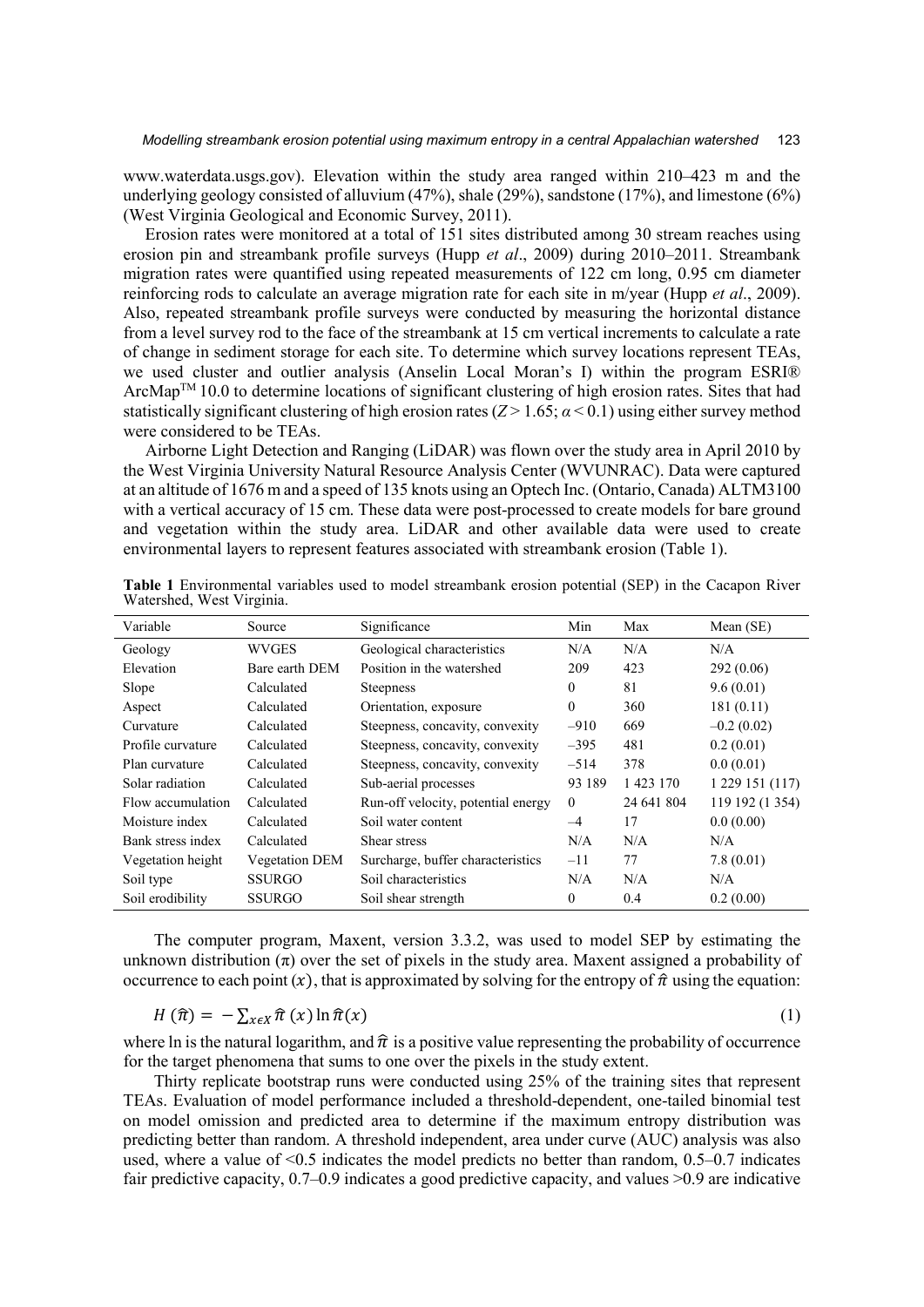of an excellent model (Phillips *et al*., 2006). The influence of environmental variables on the distribution of TEAs was also generated by Maxent to help assess the influence of each environmental variable on the prediction.

A final map was created from the logistic model output to represent three levels of SEP (i.e. low, moderate, and high). We conducted a one-way Analysis of Variance (ANOVA) to test the strength of our classification scheme, using normally distributed migration rates (m/year) as the dependent variable. A significant ANOVA was followed with a Tukey's Honest Significant Difference (HSD) *post hoc* test to compare migration rates between low, moderate, and high SEP. Significance for all tests was set at the  $\alpha$  = 0.05 level.

### **RESULTS**

Migration rates ranged from  $-0.11$  to 0.95 m/year with an average migration rate of 0.24 m/year (SE  $= 0.02$ ). Net change in sediment storage ranged from a net loss of 3.04 m<sup>2</sup>/year to a net gain of 0.80  $\rm m^2$ /year with an average net loss of 0.39 m<sup>2</sup>/year (SE = 0.06). A total of 29 TEAs were identified from the 151 monitored locations. Twenty-five TEAs were detected based on migration rates of 0.53–0.93 m/year, and six TEAs were detected based on net sediment losses of  $1.2-2.29$  m<sup>2</sup>/year.

Nine of the original 14 environmental variables contributed unique information to the model and were used to create the final model of SEP. The average training AUC value for 30 model runs was  $0.994$  (SE = 0.0004), which indicated that the model had excellent predictive capacity. The binomial omission test was significant  $(P < 0.01$ , one tailed) for all data partitions at all selected threshold values indicating that the model predicted much better than random. The average logistic threshold for the minimum training presence (MTP) for all model runs was  $0.209$  (SE = 0.02). All logistic threshold values greater than the MTP were considered to have moderate or high SEP, which included 3.1% of the study extent. The most important environmental variables in the model were slope  $(32.7\%)$ , soil type  $(29.2\%)$ , bank stress index  $(20.6\%)$ , and underlying geology  $(8.7\%)$ (Table 2).

| Variable          | Percent contribution $(\% )$ | Permutation importance <sup>a</sup> $(\%)$ |
|-------------------|------------------------------|--------------------------------------------|
| Slope             | 32.7                         | 48.6                                       |
| Soil type         | 29.2                         | 25.9                                       |
| Bank stress index | 20.6                         | 9.1                                        |
| Geology           | 8.7                          | 5.2                                        |
| Moisture index    | 3.6                          | 7.2                                        |
| Vegetation height | 2.6                          | 0.9                                        |
| Elevation         | 1.4                          | 2.6                                        |
| Aspect            | 1.2                          | 0.4                                        |
| Plan Curvature    | 0.1                          | $\theta$                                   |

**Table 2** Average percent contribution and permutation importance values for each predictor variable in a maximum entropy model of stream bank erosion potential (SEP).

<sup>a</sup> Permutation importance values for each variable are determined by randomly permuting the variable values among the training points and quantifying the ensuing decrease in training AUC.

The logistic probability of a TEA increased with increasing slope up to approximately 25° and then declined as slope increased until an asymptote was reached just above a logistic probability of 50% (Fig. 1(a)). Potomac soils were associated with the highest probability followed closely by Fluvaquents and Philo-2 soils compared to other soil types (Table 3; Fig. 1(b)). Areas along the outside of meander bends had the highest probability of being a TEA followed by the inside of meander bends, and other levels of bank stress having similar probability (Fig. 1(c)).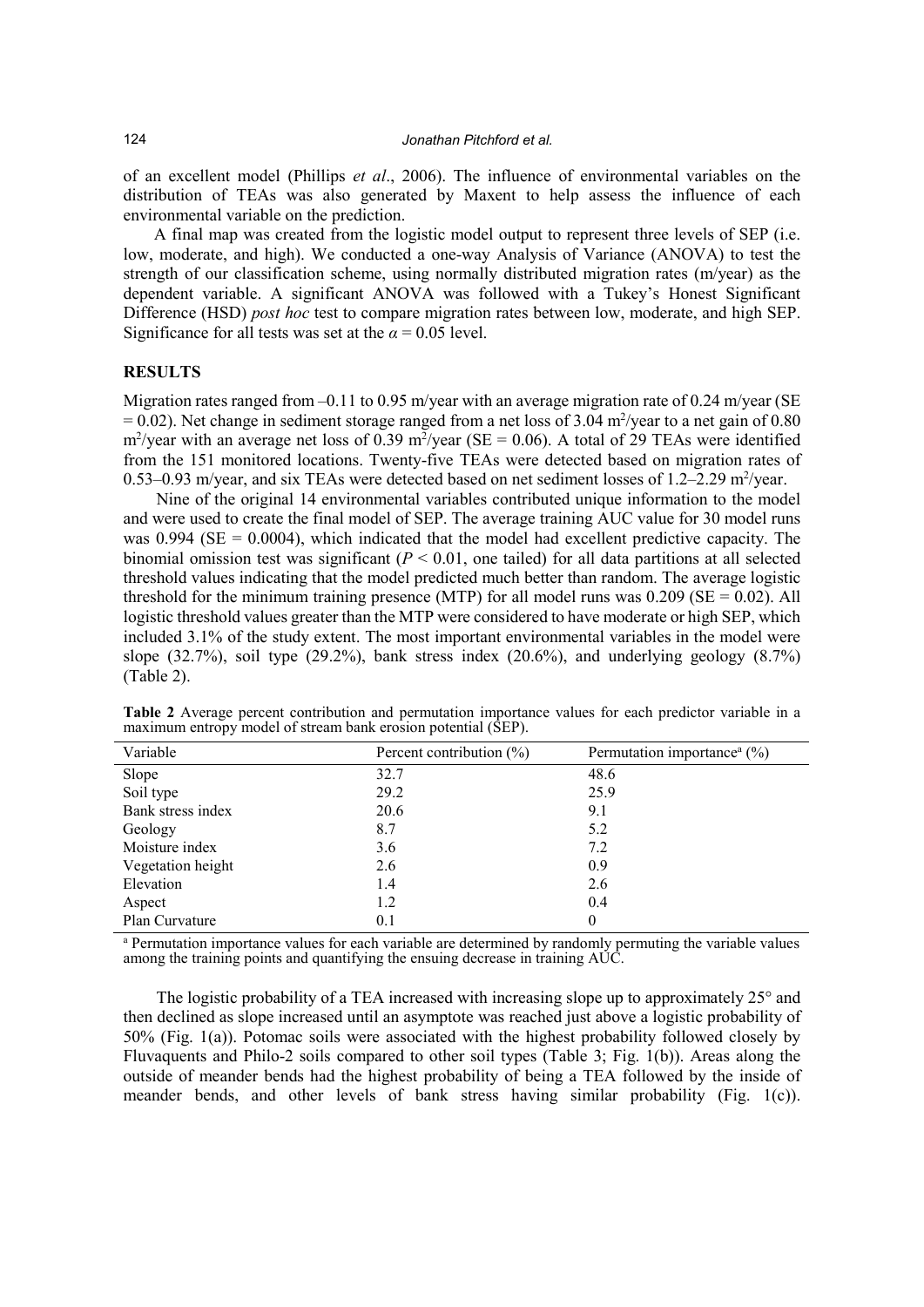

**Fig. 1** The influence of: (a) slope (°), (b) soil type, (c) bank stress index, and (d) underlying geology on streambank erosion potential (SEP) in the Cacapon River watershed.

**Table 3** Percent sand, bulk density, soil erodibility for highly erodible soil types in the Cacapon River Watershed. Percent sand and bulk density are estimated ranges from 0–150 cm soil depth. Soil erodibility is an average value over 0–150 cm.

| Soil type          | Percent sand $(\% )$ | Bulk density | Soil erodibility $(K_f)$ |
|--------------------|----------------------|--------------|--------------------------|
| Potomac            | $43 - 100$           | $1.2 - 1.6$  | 0.24                     |
| Philo $-1$         | $0 - 95$             | $1.2 - 1.4$  | 0.32                     |
| <b>Fluvaquents</b> | $0 - 60$             | $1.0 - 1.5$  | 0.39                     |
| Lithic udorthents  | $0 - 50$             | $1.2 - 1.4$  | 0.32                     |
| Philo $-2$         | $0 - 95$             | $1.2 - 1.4$  | 0.29                     |

With regard to underlying geology, areas comprised of alluvium had the highest probability of being a TEA with areas containing sandstone, limestone, and shale units exhibiting respective decreases in probability (Fig. 1(d)).

Our classification scheme built from logistic model output shows that  $96.9\%$  (8.5 km<sup>2</sup>) of the study extent was below the MTP, and therefore had low SEP (Fig. 2). Areas with moderate and high SEP made up  $2.7\%$  (0.24 km<sup>2</sup>) and 0.3% (0.03 km<sup>2</sup>) of the study extent, respectively. An ANOVA revealed that our classification scheme was a reliable predictor of streambank migration rate (*F*1,149  $= 33.2$ ;  $P \le 0.001$ ), as sites with low SEP, which averaged 0.22 m/year (SE = 0.02) were different from sites with moderate SEP with an average of 0.41 m/year (SE = 0.03) ( $P < 0.001$ ), and from sites with high SEP, which averaged  $0.45$  m/year (SE =  $0.04$ )( $P < 0.001$ ).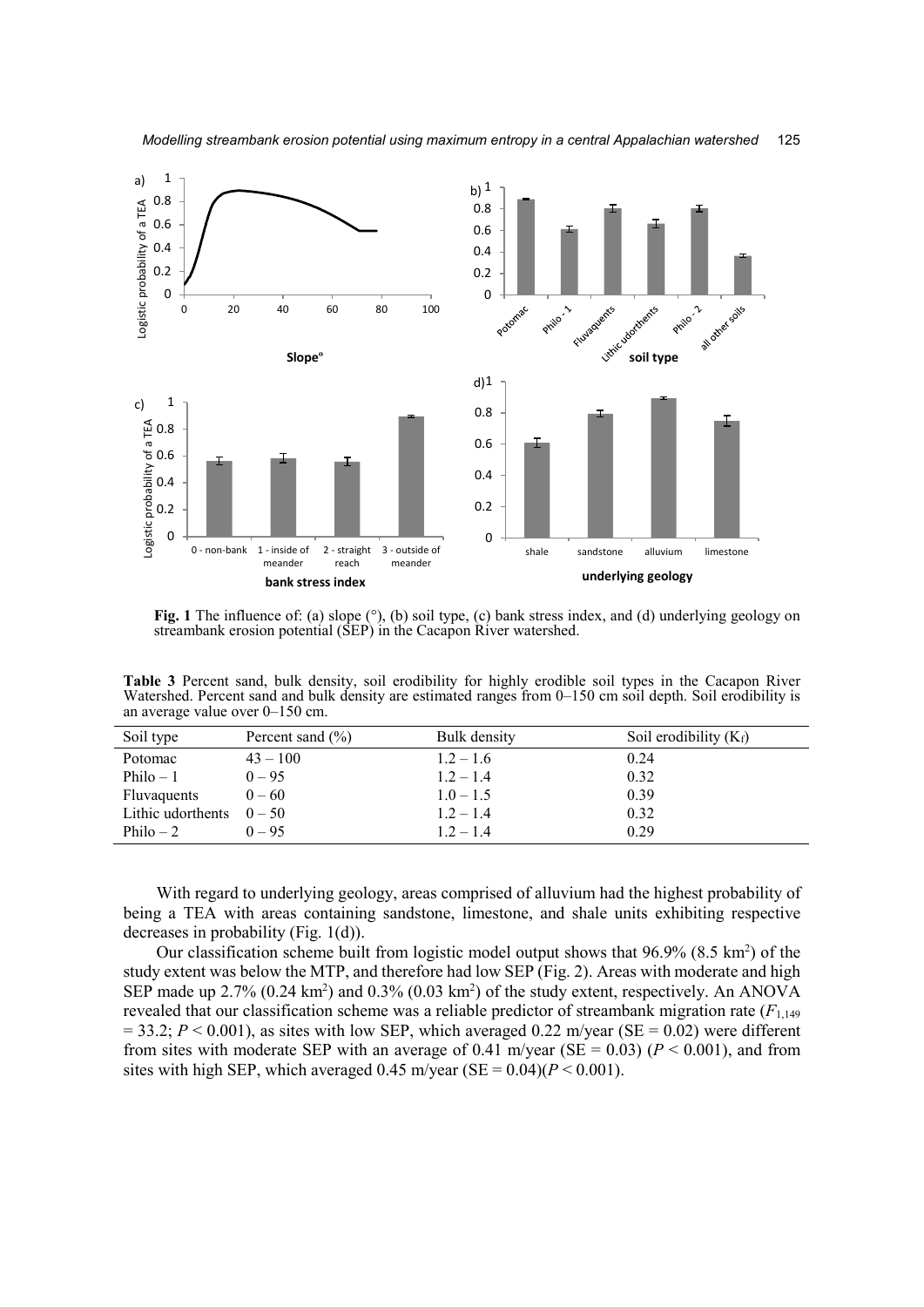

**Fig. 2** Logistic output from a maximum entropy model of streambank erosion potential (SEP) in a portion of the Cacapon River Watershed, West Virginia.

#### **CONCLUSIONS AND PERSPECTIVES**

All model validation procedures indicated that our model performed well and our classification scheme was useful for predicting SEP. Thus, we believe this approach could be applied in other watersheds to enhance management by providing a high resolution prediction over large spatial extents. The most important predictor was slope where bank slopes of 25° had the highest probability of being a TEA. Steeper slopes are common in the watershed, but are typically composed of shale and thus have greatly reduced erosion rates compared to alluvial reaches. Soil type was also important as Fluvaquents and Philo soils, which contain as much as 85% sand in deeper horizons (i.e. 1–2 m) and Potomac soils, which contain as much as 100% sand (USDA, 2011), were associated with high SEP. Deeper soil horizons are often exposed in incised channels where soils with high sand content are very susceptible to fluvial erosion (Micheli & Kirchner, 2002; Simon *et al*., 2008; Pitchford, 2012). The outside of meander bends had higher SEP compared to other levels of bank stress. This was not surprising as these areas are exposed to the highest amount of shear stress (Bloom, 1998). With regard to underlying geology, alluvium had the highest SEP. This was also not surprising as alluvium is previously eroded material (Bloom, 1998). Overall, the influence of boundary conditions was in agreement with other studies that have shown streambank slope, soil characteristics, bank position, and underlying geology are important predictors of SEP (Simon *et al*., 2003).

Our classification scheme was effective for differentiating sites with low SEP from sites with moderate and high SEP, but could not distinguish between moderate and high levels of SEP. Although variability in streambank migration in these classes overlapped, a larger sample size among sites with high SEP would improve the ability to detect a difference. Overall, our results show that this approach has utility for gauging relative stability at the watershed  $(50-500 \text{ km}^2)$ , segment  $(100-10000 \text{ m}^2)$ , and reach  $(10-1000 \text{ m}^2)$  scale and could help prevent unnecessary construction in areas that are relatively stable, yet may appear to be degrading. Such areas can